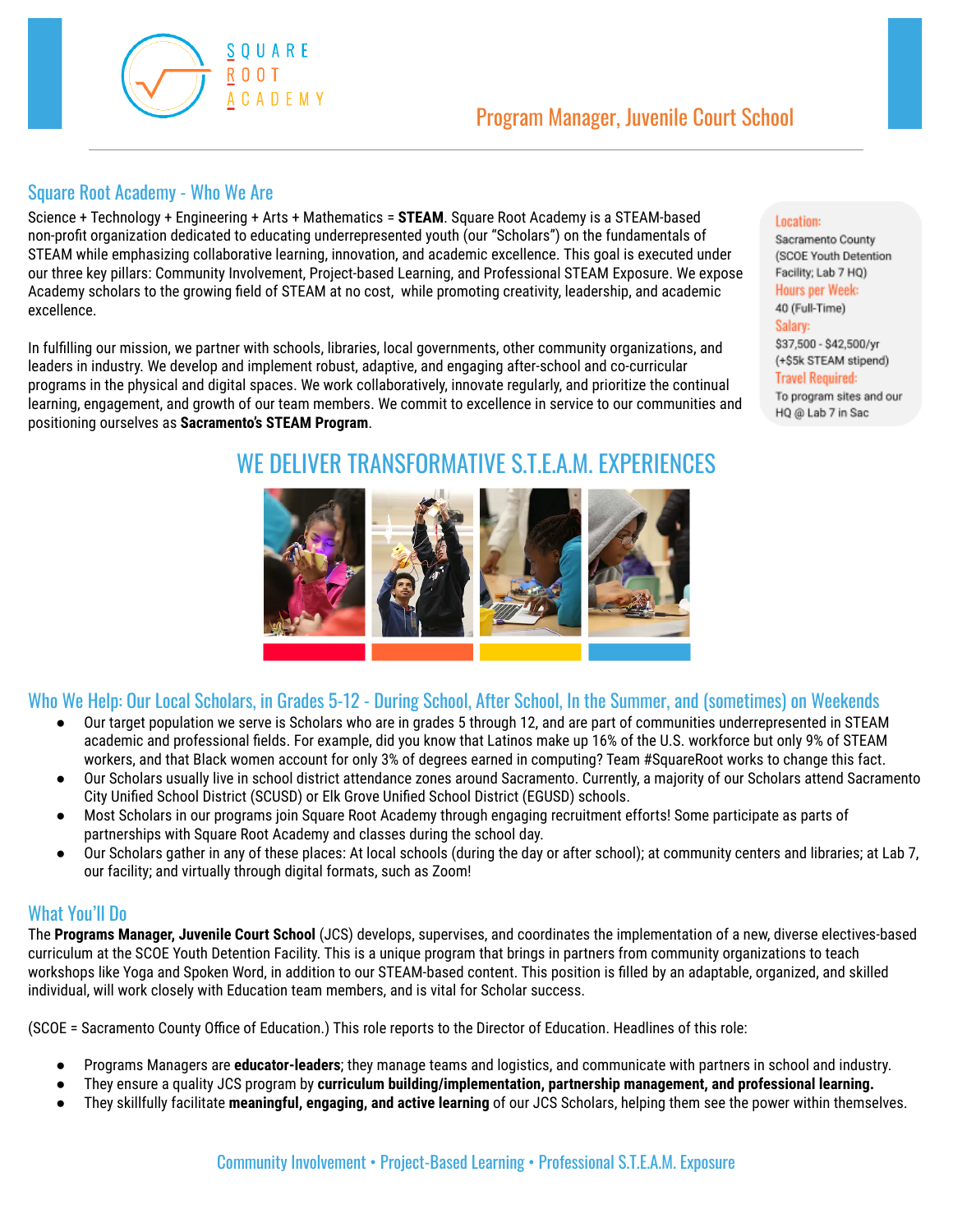

Our Juvenile Court School Program team leans on STEAM and general mindsets, effective strategies, a commitment to learning, and their hearts and experience to facilitate learning in a range of topics! The list currently includes:

| digital arts  | music production      | videography   | yoga                 | podcasts  |
|---------------|-----------------------|---------------|----------------------|-----------|
| ' spoken word | relationship building | social impact | culminating projects | and more! |

Candidates for Team #SquareRoot don't need to start out with knowledge for ALL of these areas - as long as there's a willingness to learn!

Our adaptable, mission-oriented **Programs Manager, Juvenile Court School** also engages in various specific tasks to support their work. They:

- **● Coordinates** partnership activities, logistics, and maintains overall timeline/calendar as developed by the Education team.
- **● Co-Manage** (with the Director of Education) partnerships with Juvenile Court School representatives and other key partners
- **● Implement** a system of curriculum building, improvement, and quality implementation through professional development
- **Manage** inventories, materials, logistics, and reporting needed in collaboration with SCOE Juvenile Court Schools
- **● Coach and Lead** other Juvenile Court School program team members, engaging their improvement, Scholar relationships, and service
- **Promote** productive learning environments where Scholars respect peers and adults, continually grow, are safe, and build relationships
- **Learn** continually to expand their skills in: *all* STEAM content, project-based learning, equity, and Socio-Emotional Learning (SEL)
- **Lead and Participate** in collaborations, trainings, and weekly meetings, both synchronously and asynchronously
- **Manage** recordkeeping for our internal use, as well as our partners, and act as a professional liaison to partner sites
- **Participate** and lead in multiple formats, including in-person/digital, synchronous/asynchronous, written/verbal
- **Know** Scholars as individuals, building mentor relationships with them, and connecting them with additional learning opportunities
- **Represent** Team #SquareRoot through professionalism and pride at various interactions, conferences, and events
- **Embody** and promote the Square Root Academy's STEAM and equity-driven culture and values.
- Work with Director of Education as a team to maximize impact and promote overall success of the JCS program for Scholars

#### Who You Are

Is Team #SquareRoot where you see yourself making a social impact? Successful Program Managers bring various qualities to the mission:

- Certification: The Programs Manager, JCS takes pride in their commitment to managing a successful program with Scholars at a Youth Detention Facility. They generally:
	- Have 2 years of experience in each of these areas: Working with the JCS population (or similar), managing programs
	- Have a Bachelor's degree OR 3 years additional experience
- Our Programs Managers have an equity-oriented passion and are committed to eradicating disparities in outcomes for youth from marginalized groups. They generally either have experience in working with youth, or a commitment to strong work with them
- Upon employment, our Programs Managers will pass statutory requirements for employees working in schools, such as background checks with the Department of Justice, medical clearances (such as TB and COVID-19 tests)
- Our Programs Managers communicate professionally and effectively, through writing, speaking, and presenting
- Our Programs Managers have a team-oriented mindset and demonstrate the flexibility needed in a community-based non-profit
- **Schedule:** This position's work generally revolves around implementing programs during the SCOE JCS school day.

### Why Join Team #SquareRoot?

At Square Root Academy, an equity-driven mission guides the impact of our work. You have the opportunity to help create a change that you want to see in the world. Additionally, we are an organization that promotes self-care, professional development, collaboration, team building opportunities, and growing your leadership - if you're interested. And, working with our Scholars to build their capacities and realize the power within themselves is a profoundly rewarding experience - whether it be for one year, two years, or \*hopefully\* a career!

Square Root Academy is an equal opportunity employer; promoting equity in our communities is at the core of our work. Continue the conversation with us by visiting our website, [www.squarerootacademy.com,](http://www.squarerootacademy.com) or contacting us at [admin@squarerootacademy.com.](mailto:admin@squarerootacademy.com) No matter what you do, we encourage you to stay curious! [Revised Aug 23, 2021 ]